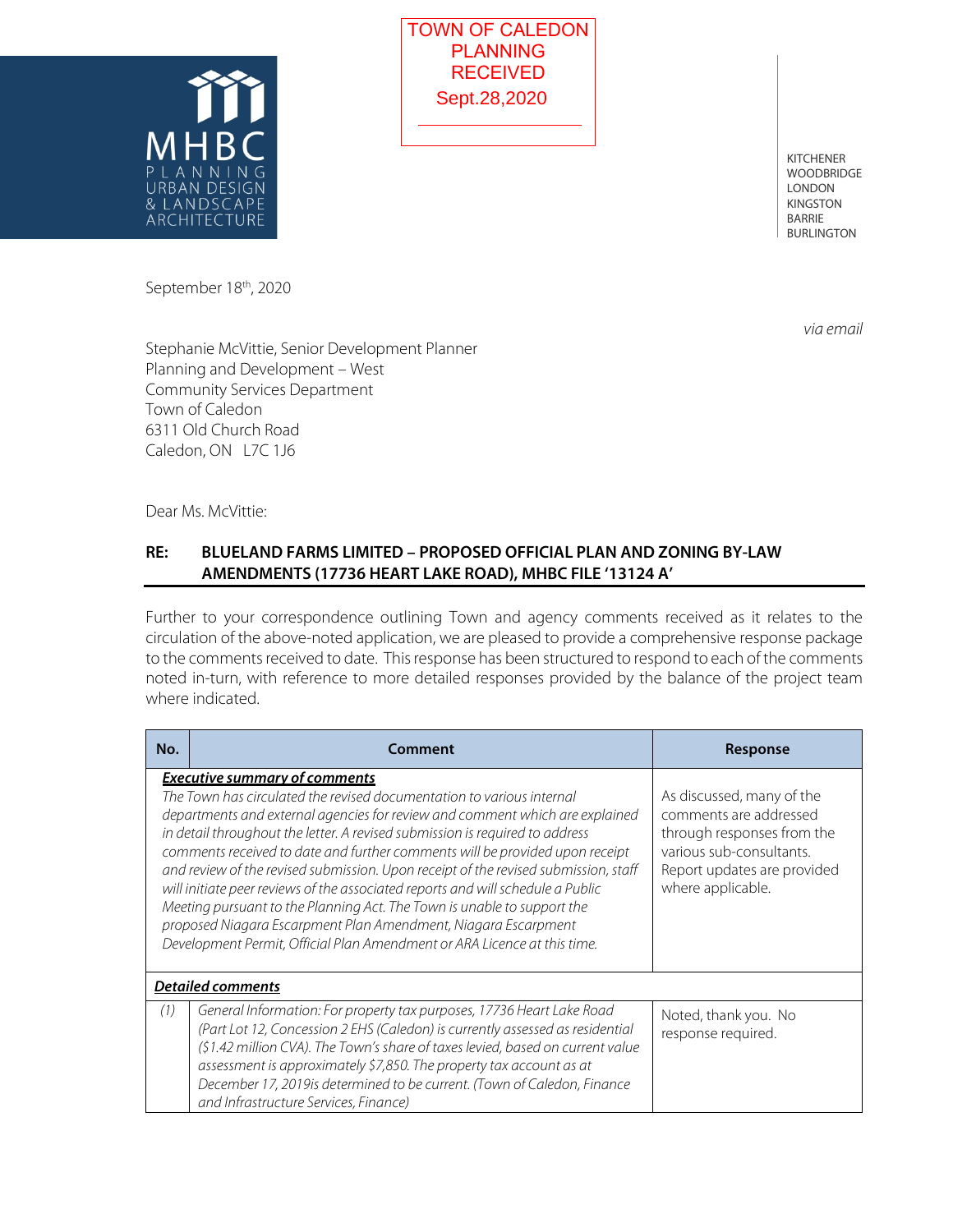| No. | <b>Comment</b>                                                                                                                                                                                                                                                                                                                                                                                                                                                                                                                                                                                                                                                                                                                                                                                                                                        | Response                                                                                                                                                              |
|-----|-------------------------------------------------------------------------------------------------------------------------------------------------------------------------------------------------------------------------------------------------------------------------------------------------------------------------------------------------------------------------------------------------------------------------------------------------------------------------------------------------------------------------------------------------------------------------------------------------------------------------------------------------------------------------------------------------------------------------------------------------------------------------------------------------------------------------------------------------------|-----------------------------------------------------------------------------------------------------------------------------------------------------------------------|
| (2) | General Information: The proposed development, as currently<br>circulated, does not include new oradditional floor space. Therefore,<br>Development Charges will not be applicable. If the scope changes, the<br>classification and determination may be revised. (Town of Caledon,<br>Finance and Infrastructure Services, Finance)                                                                                                                                                                                                                                                                                                                                                                                                                                                                                                                  | Noted, thank you. No<br>response required.                                                                                                                            |
| (3) | General Information: The Development Charges comments and estimates<br>above are as at December 17, 2019 and are based upon information<br>provided to the Town by the applicant, current By-laws in effect and<br>current rates, which are indexed twice a year. Development Charges are<br>calculated and payable at the time of building permit issuance.<br>Development Charge By-laws and rates are subject to change. Further,<br>proposed developments may change from the current proposal to the<br>building permit stage. Any estimates provided will be updated based on<br>the Development Charges By-law and rates in effect at the time of<br>building permit, and actual information related to the construction as<br>provided in the building permit application. (Town of Caledon, Finance<br>and Infrastructure Services, Finance) | Noted, thank you. No<br>response required.                                                                                                                            |
| (4) | The Town's Policy and Sustainability Section is working on an<br>Aggregate Rehabilitation Master Plan for Caledon. Please contact Ohi<br>lzirein at 905-584-2272 x. 4271 or ohi.izirein@caledon.ca for additional<br>details on how the Plan may affect the proposed rehabilitation for the<br>site. This may require amendments to the proposed application. (Town<br>of Caledon, Community Services, Planning)                                                                                                                                                                                                                                                                                                                                                                                                                                      | Blueland Farms has been<br>involved in the process to<br>date, and has been in contact<br>with Town staff. The<br>rehabilitation concept reflects<br>the Master Plan. |
| (5) | There appears to be a discrepancy in the proposed area for extraction<br>between the Niagara Escarpment Plan Amendment and the Town's<br>Official Plan Amendment. Please revise accordingly. (Town of Caledon,<br>Community Services, Planning and Niagara Escarpment Plan)                                                                                                                                                                                                                                                                                                                                                                                                                                                                                                                                                                           | The correct area is 20.75 ha,<br>per the NEPA application. A<br>revised Town of Caledon OP<br>amendment is enclosed.                                                  |
| (6) | As the reports and supporting material are largely interconnected, please<br>ensure that where amendmentsare made to a report/plan to address<br>comments noted below, any resulting changes are also made to other<br>reports and material, as required. (Town of Caledon, Community Services,<br>Planning)                                                                                                                                                                                                                                                                                                                                                                                                                                                                                                                                          | Noted. Materials and<br>responses have been reviewed<br>to ensure consistency.                                                                                        |
| (7) | Any reference to the Provincial Plans in all reports and documents are to<br>be updated to reflect the new 2017 Provincial Plans and provide an<br>analysis on their policies. (Town of Caledon, Community Services,<br>Planning)                                                                                                                                                                                                                                                                                                                                                                                                                                                                                                                                                                                                                     | The Planning Report addresses<br>all disciplines and relevant<br>policies, and contains<br>references to 2017 policies.                                               |
| (8) | Detailed comments from the following agencies are attached for your<br>review:<br>Credit Valley Conservation - March 8, 2019<br>Niagara Escarpment Commission - January 31, 2019<br>Region of Peel, dated January 30, 2019                                                                                                                                                                                                                                                                                                                                                                                                                                                                                                                                                                                                                            | Comments from other<br>agencies are being reviewed<br>by the project team, and<br>responses being prepared for<br>submission shortly.                                 |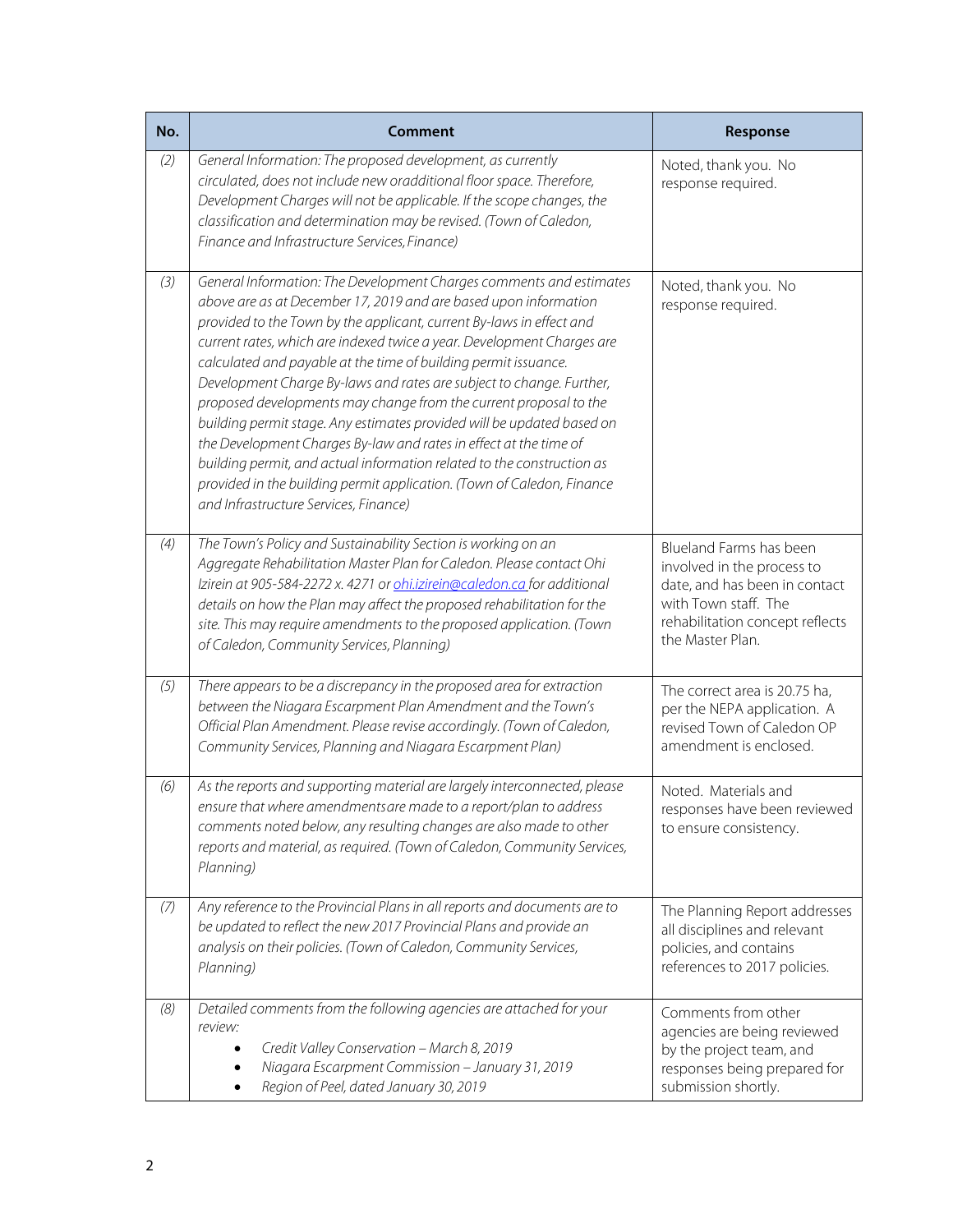| No.  | Comment                                                                                                                                                                                                                                                                                             | Response                                                                                                                                                                                                                                                                                                                    |
|------|-----------------------------------------------------------------------------------------------------------------------------------------------------------------------------------------------------------------------------------------------------------------------------------------------------|-----------------------------------------------------------------------------------------------------------------------------------------------------------------------------------------------------------------------------------------------------------------------------------------------------------------------------|
| (9)  | The following comments apply to the <b>Archaeological Assessment</b><br>(Stage 1-3), prepared by ArchaeologixInc., dated March 2004:                                                                                                                                                                |                                                                                                                                                                                                                                                                                                                             |
|      | The assessment recommended a Stage 4 Assessment and<br>a.<br>protection of the area until this was conducted. Provide details<br>on what protection measures have been taken and the Stage 4<br>Archaeological Assessment conducted on the site.<br>(Town of Caledon, Community Services, Heritage) | In order to protect the area in<br>question, an avoidance<br>approach has been taken. The<br>area where the Stage 4 work is<br>required has been excluded<br>from the licence area and<br>extraction area.                                                                                                                  |
| (10) | The following comments apply to the <b>Built Heritage and Cultural</b><br>Heritage Landscape Assessments, prepared by Harrington McAvan Ltd.,<br>dated February 2013:                                                                                                                               |                                                                                                                                                                                                                                                                                                                             |
|      | a. Please refer to the NEC's comments dated January 31,<br>2019 (attached) for further comments to be addressed.                                                                                                                                                                                    | Noted. Will be addressed in a<br>separate response to NEC staff.                                                                                                                                                                                                                                                            |
|      | The report should include reference to policies concerning<br>b.<br>cultural heritage resources as containedwithin the Niagara<br>Escarpment Plan.                                                                                                                                                  | Noted. The Planning Report<br>includes reference to<br>applicable Town and NEP<br>policies regarding cultural<br>heritage. Regardless, the<br>report is being updated as it<br>pre-dates the 2017 NEP.                                                                                                                      |
|      | The report should provide details on which Official Plan<br>c.<br>(heritage) policies were referenced (i.e.Section 3.2.3) and if<br>the Built Heritage Resource Inventory was referenced.)                                                                                                          | The report includes reference<br>to Town criteria for CHL<br>identification, and the<br>Planning Report also addresses<br>cultural heritage policies in<br>Section 8.                                                                                                                                                       |
|      | Further discussion and a definitive explanation on the historical<br>d.<br>relevance of the railway is required.                                                                                                                                                                                    | As noted in the cultural<br>heritage report, the Toronto<br>Gray & Bruce Railway once<br>crossed the northeastern part<br>of the property (Sections 5.2,<br>5.4, 6.0, Figure 8), but there are<br>no longer any remains of the<br>railway present. The area of<br>the former rail line is now used<br>for agricultural use. |
|      | Further discussion and detail is required regarding the reference<br>е.<br>to farming and transportation.                                                                                                                                                                                           | As noted in the report, the<br>property has links to the area's<br>agricultural history (crops,<br>pasture), and also has a former<br>rail crossing as well as early<br>transportation routes (Heart<br>Lake Road).                                                                                                         |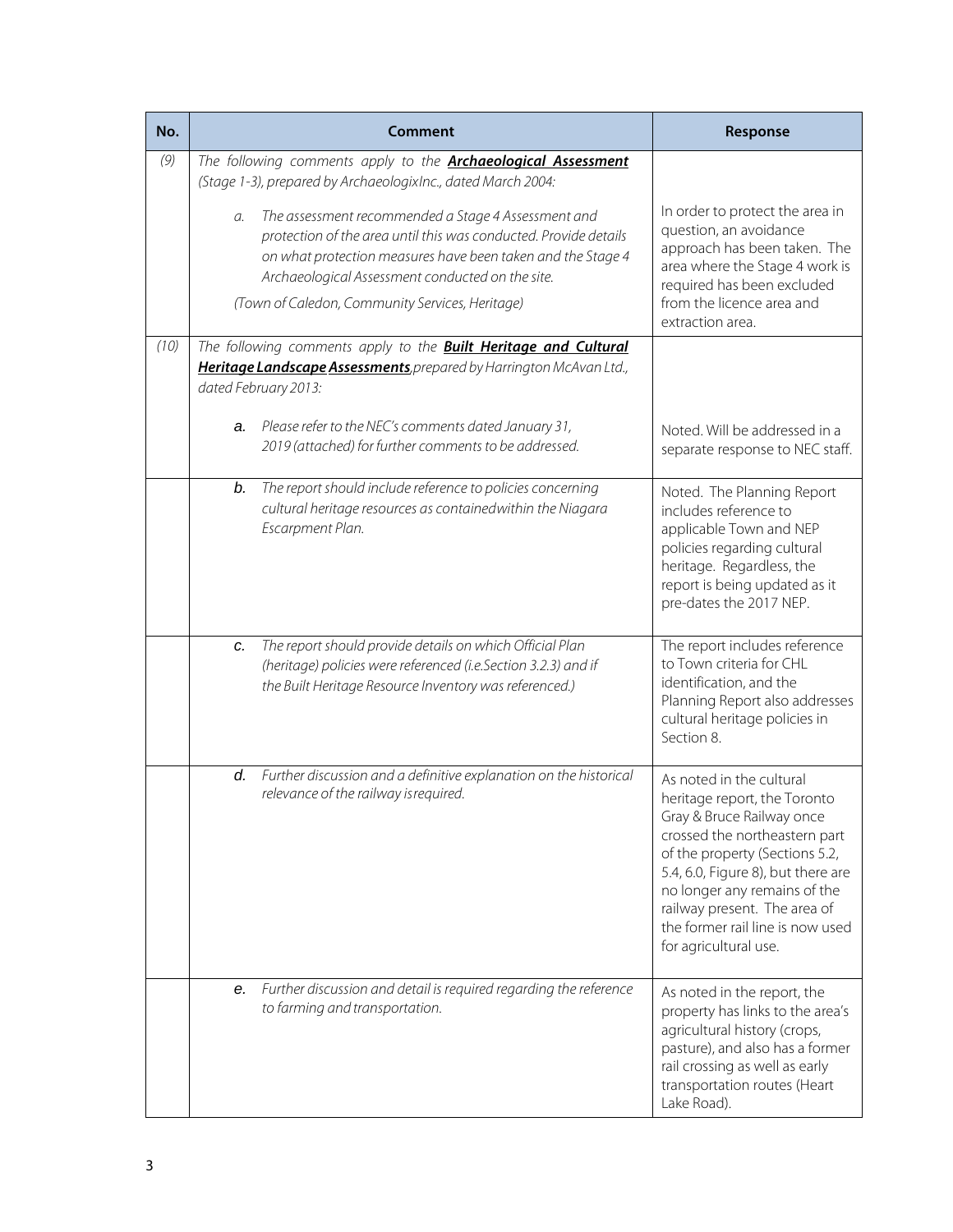| No.  |         | <b>Comment</b>                                                                                                                                                                                                                                                                                                                                                                                                                                    | Response                                                                                                                                                                                                                                                                                                                                                                                              |
|------|---------|---------------------------------------------------------------------------------------------------------------------------------------------------------------------------------------------------------------------------------------------------------------------------------------------------------------------------------------------------------------------------------------------------------------------------------------------------|-------------------------------------------------------------------------------------------------------------------------------------------------------------------------------------------------------------------------------------------------------------------------------------------------------------------------------------------------------------------------------------------------------|
|      | f.      | Provide the relevant historical facts surrounding the railway<br>and its history with the area, referencing historical<br>documentation, contemporary and primary/secondary<br>sources and ascertain whether thesite could be considered<br>as a Cultural Heritage Landscape referencing the Town's<br>Official Plan and the Ontario Heritage Act.<br>(Town of Caledon, Community Services, Heritage and Niagara<br><b>Escarpment Commission)</b> | The original cultural heritage<br>report and also archaeology<br>report include information<br>related to railway and history,<br>and the cultural heritage<br>report evaluates the<br>significance of the site for<br>cultural heritage purposes.<br>The report concludes that "any<br>physical evidence which would<br>provide historical value and<br>significance are no longer in<br>existence". |
| (11) |         | The following comments apply to the <b>Air Quality Assessment</b> , prepared<br>by Arcadis Design and Consultancy, dated October 2017, and are to be<br>addressed prior to the Town initiating a peer review of the report:                                                                                                                                                                                                                       | (Updated Air Quality Assessment<br>included as Attachment A)                                                                                                                                                                                                                                                                                                                                          |
|      | a.      | Table 3.2, Site Activity Timings suggests different shipping<br>operation times than the Planning Justification Report. Please<br>amend either report to correct the times.                                                                                                                                                                                                                                                                       | Revisions have been made to<br>the report as necessary.                                                                                                                                                                                                                                                                                                                                               |
|      | b.      | The Assessment includes a discussion on the proposed<br>landscape and berm design. Open Space staff has noted<br>discrepancies between the site plan drawings with respect to<br>the proposed berm design. Once these discrepancies are<br>resolved, the assessment may require updates. Further<br>updates may also be required to address changes resulting<br>from other comments.                                                             | Berm and landscape design<br>has been reviewed and<br>corrected as necessary.                                                                                                                                                                                                                                                                                                                         |
|      | c.      | Please refer to the Region of Peel's comments dated January<br>30, 2019 (attached) for further comments to be addressed.                                                                                                                                                                                                                                                                                                                          | Noted. Region of Peel<br>comments to be responded to<br>in separate correspondence.                                                                                                                                                                                                                                                                                                                   |
|      | d.      | The report is to be stamped by a Professional Engineer.                                                                                                                                                                                                                                                                                                                                                                                           | Included with revised report.                                                                                                                                                                                                                                                                                                                                                                         |
|      | е.      | The report will be peer reviewed at the applicant's expense. The<br>Town will work with the Region, Credit Valley Conservation<br>and Niagara Escarpment Commission to draft a terms of<br>reference for a peerreview which can be leveraged by all<br>agencies.<br>(Town of Caledon, Community Services, Planning and Region of Peel)                                                                                                            | Noted. Comments will be<br>reviewed and applicable<br>responses provided when<br>available.                                                                                                                                                                                                                                                                                                           |
| (12) |         | The following comments apply to the Geotechnical Report,                                                                                                                                                                                                                                                                                                                                                                                          |                                                                                                                                                                                                                                                                                                                                                                                                       |
|      | report: | prepared by Harrington McAvan Ltd, dated February 2013, and are<br>to be addressed prior to the Town initiating a peer review of the                                                                                                                                                                                                                                                                                                              |                                                                                                                                                                                                                                                                                                                                                                                                       |
|      | а.      | The report is to be stamped and signed by a Professional<br>Engineer or Geologist.                                                                                                                                                                                                                                                                                                                                                                | The Geotechnical Report was<br>prepared for informational                                                                                                                                                                                                                                                                                                                                             |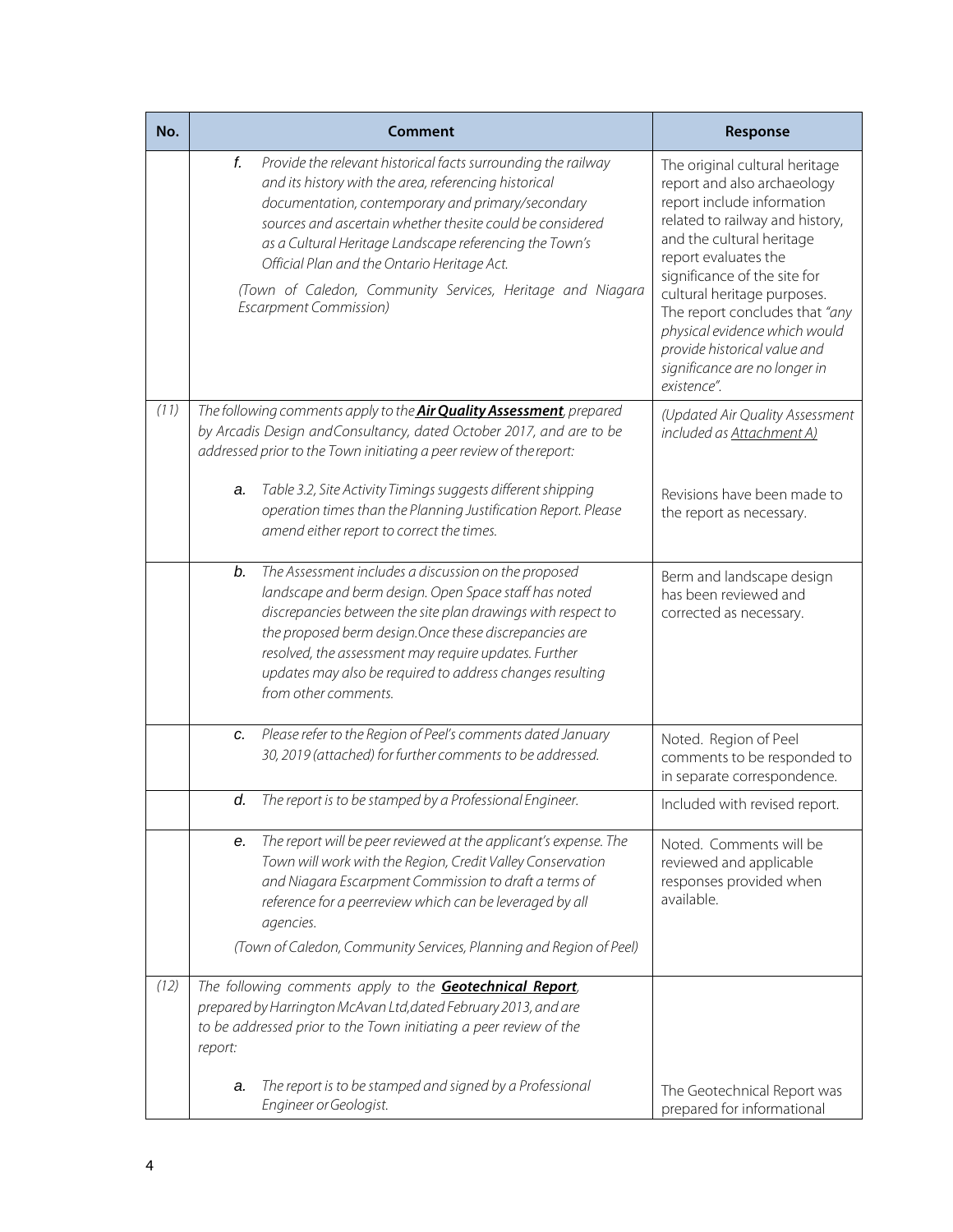| No.  |    | <b>Comment</b>                                                                                                                                                                                                                                                                                                        | Response                                                                                                                                                                                                                                        |
|------|----|-----------------------------------------------------------------------------------------------------------------------------------------------------------------------------------------------------------------------------------------------------------------------------------------------------------------------|-------------------------------------------------------------------------------------------------------------------------------------------------------------------------------------------------------------------------------------------------|
|      |    |                                                                                                                                                                                                                                                                                                                       | purposes, and is not part of<br>the Aggregate Resources Act /<br>Planning Act requirements.<br>Accordingly, it is not required<br>that it be stamped / signed.                                                                                  |
|      | b. | The report will be peer reviewed at the applicant's expense. The<br>Town will work with the Region, Credit Valley Conservation<br>and Niagara Escarpment Commission to draft a terms of<br>reference for a peerreview which can be leveraged by all<br>agencies.                                                      | Since it is not part of the<br>application requirements, we<br>question the need for the<br>report to be peer reviewed.<br>The site is within an identified<br>aggregate area, and the report<br>content is for informational<br>purposes only. |
| (13) | 1. | The following comments apply to the <b>Hydrological</b><br>Assessment, prepared by Groundwater ScienceCorp., dated<br>October 2017, and are to be addressed prior to the Town<br>initiating a peer review of thereport:                                                                                               |                                                                                                                                                                                                                                                 |
|      | a. | Please amend the report to address all policies and criteria<br>contained in Section 5.11 of the Town's Official Plan, and<br>more specifically, Section 5.11.2.4.15. The report does not<br>adequatelyaddress/discuss the requirements of this section.<br>Please include an analysis of this section in the report. | The noted sections are<br>discussed in Section 1.2.2 of<br>the Hydrogeological<br>Assessment, and form the<br>basis for the report. Section<br>5.11 of the OP is further<br>discussed in Section 10 and<br>Appendix D of the MHBC PJR.          |
|      | b. | Please refer to the Region of Peel's comments dated January<br>30, 2019 (attached) for further comments to be addressed.                                                                                                                                                                                              | Noted. Region of Peel<br>comments to be responded to<br>in separate correspondence.                                                                                                                                                             |
|      | c. | Please refer to the NEC's comments dated January 31,<br>2019 (attached) for further comments to be addressed.                                                                                                                                                                                                         | Noted. NEC comments to be<br>responded to in separate<br>correspondence.                                                                                                                                                                        |
|      | d. | Please refer to the CVC's comments dated March 8.<br>2019 (attached) for further comments to be<br>addressed.                                                                                                                                                                                                         | Noted. CVC comments to be<br>responded to in separate<br>correspondence.                                                                                                                                                                        |
|      | е. | The report will be peer reviewed at the applicant's expense. The<br>Town will work with the Region, Credit Valley Conservation<br>and Niagara Escarpment Commission to draft a terms of<br>reference for a peerreview which can be leveraged by all<br>agencies.                                                      | Noted. Comments will be<br>reviewed and applicable<br>responses provided when<br>available.                                                                                                                                                     |
|      |    | (Town of Caledon, Community Services, Planning and Engineering,<br>Niagara Escarpment Commission, Credit Valley Conservation and<br>Region of Peel)                                                                                                                                                                   |                                                                                                                                                                                                                                                 |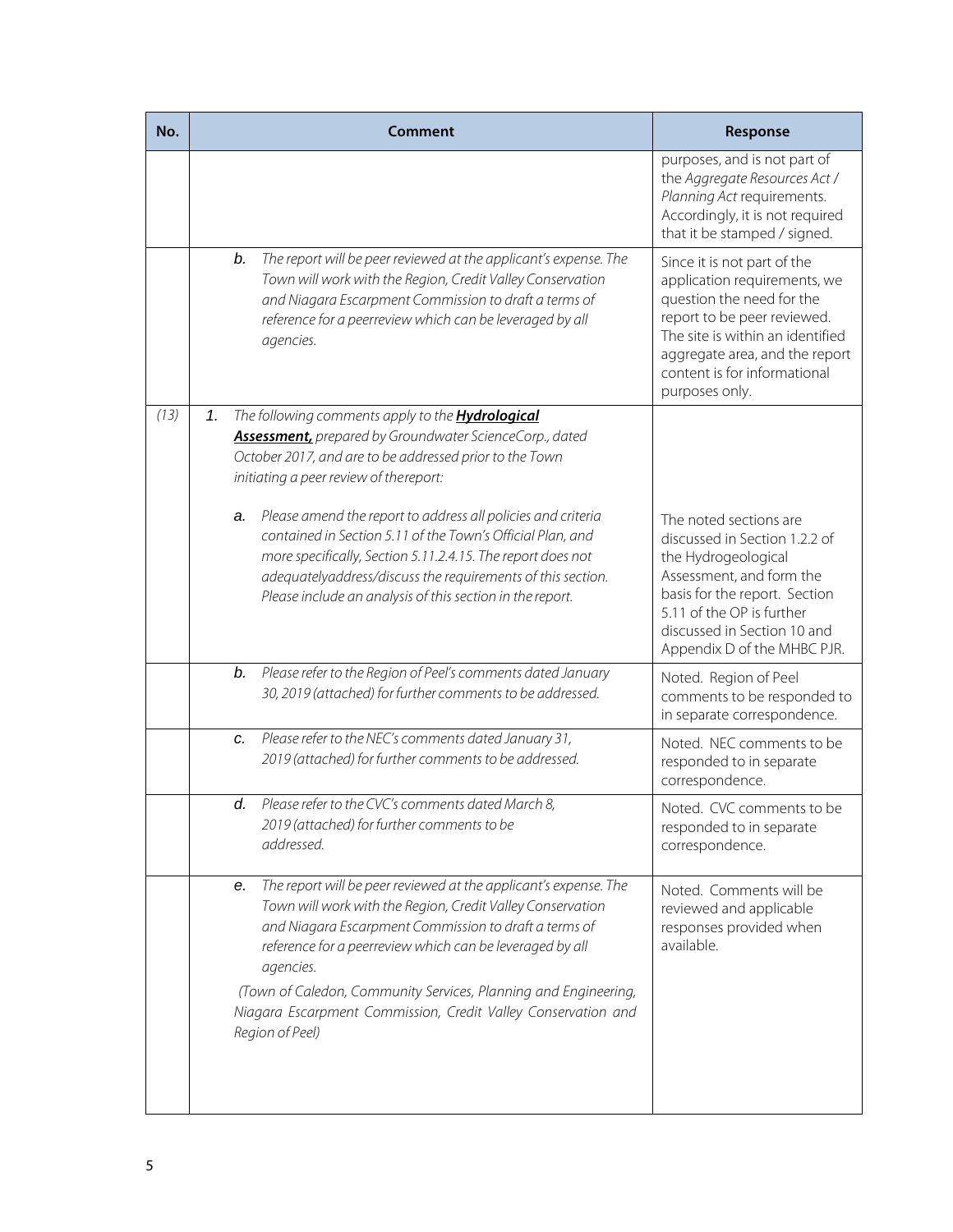| No.  | <b>Comment</b> |                                                                                                                                                                                                                                                                                                                                                                                                                                                                                                                                                                                                                                                                                                                                       | Response                                                                                                                                                                                                                                                                                                                                                          |
|------|----------------|---------------------------------------------------------------------------------------------------------------------------------------------------------------------------------------------------------------------------------------------------------------------------------------------------------------------------------------------------------------------------------------------------------------------------------------------------------------------------------------------------------------------------------------------------------------------------------------------------------------------------------------------------------------------------------------------------------------------------------------|-------------------------------------------------------------------------------------------------------------------------------------------------------------------------------------------------------------------------------------------------------------------------------------------------------------------------------------------------------------------|
| (14) |                | The following comments apply to the <b>Natural Environment</b><br>Technical Report, prepared by Savanta, dated September 2017:                                                                                                                                                                                                                                                                                                                                                                                                                                                                                                                                                                                                        | (Savanta response letter<br>included as Attachment B)                                                                                                                                                                                                                                                                                                             |
|      | a.             | Please refer to the Region of Peel's comments dated January<br>30, 2019 (attached) for further comments to be addressed.                                                                                                                                                                                                                                                                                                                                                                                                                                                                                                                                                                                                              | Noted. Region of Peel<br>comments to be responded to<br>in separate correspondence.                                                                                                                                                                                                                                                                               |
|      | b.             | Please refer to the NEC's comments dated January 31,<br>2019 (attached) for further comments to be addressed.                                                                                                                                                                                                                                                                                                                                                                                                                                                                                                                                                                                                                         | Noted. NEC comments to be<br>responded to in separate<br>correspondence.                                                                                                                                                                                                                                                                                          |
|      | c.             | In accordance with the Town's Official Plan, and more<br>specifically, Section 5.11.12.4.17, please provide a policy<br>review/analysis of Sections 5.11.2.4.17, 5.7.3.7.2 and 5.7.3.7.6.                                                                                                                                                                                                                                                                                                                                                                                                                                                                                                                                             | Please refer to Section 9 and<br>Appendix D of the MHBC PJR<br>for discussion of natural<br>environment policies. Of note,<br>Section 5.11.2.4.17 references<br>the need for a CBSES, which is<br>not required for this<br>application (SWS already<br>completed).                                                                                                |
|      | d.             | As technical advisors to the Town, the Town will rely on the<br>expertise and comments of the Credit Valley Conservation.<br>Please refer to the CVC's comments dated March 8, 2019<br>(attached) for further comments to be addressed.                                                                                                                                                                                                                                                                                                                                                                                                                                                                                               | Noted. CVC comments to be<br>responded to in separate<br>correspondence.                                                                                                                                                                                                                                                                                          |
|      | е.             | Town of Caledon, Planning staff support the comments<br>provided by the three external agencies (noted above), and<br>note that the determination of whether the woodlands are<br>considered Core Woodlands is critical prior to a revised<br>submission. As the studies/material submitted identify that the<br>woodlands are not Core Woodlands, if a determination is made<br>that the woodlands are Core Woodlands, the proposed<br>aggregate use and associated development will be impacted.<br>Section 5.11.2.2.5 of the Town's Official Plan identifies areas<br>where new or expanded mineral aggregate extraction is<br>prohibited.                                                                                         | Discussions have been<br>ongoing regarding woodland<br>significance on the site. MNRF<br>staff have now provided a<br>letter of advice indicating<br>woodland significance will be<br>determined based on the Peel<br>Official Plan criteria (see<br>Attachment B), which is 30 ha<br>for aggregate applications.<br>The woodlands onsite are less<br>than 30 ha. |
|      | f.             | Habitats of Threatened and Endangered Species are defined as<br>"Nature Core Areas" of the Ecosystem Framework and by<br>definition designated as "Environmental Policy Area" (EPA)<br>within the Town's Official Plan. Section 3.2.5.9.1 states that new<br>development within Habitat of Threatened and Endangered<br>Species is prohibited, except as specified in Section 5.7.3.1.2 of<br>the Official Plan, or as may be permitted in accordance with<br>provincial and federal legislation and policies (e.g. Endangered<br>Species Act). The subject application proposes to remove<br>habitat. Policy 5.7.3.1.2, permits "limited extractive industrial"<br>uses within EPA lands. It is important to note that at this time, | The proposed development is<br>to occur in accordance with<br>ESA guidance, and permits will<br>be obtained as necessary.<br>Consultation is ongoing with<br>MECP staff. This matter is<br>discussed in the MHBC PJR<br>(Section 9), and also the<br>Savanta report.                                                                                              |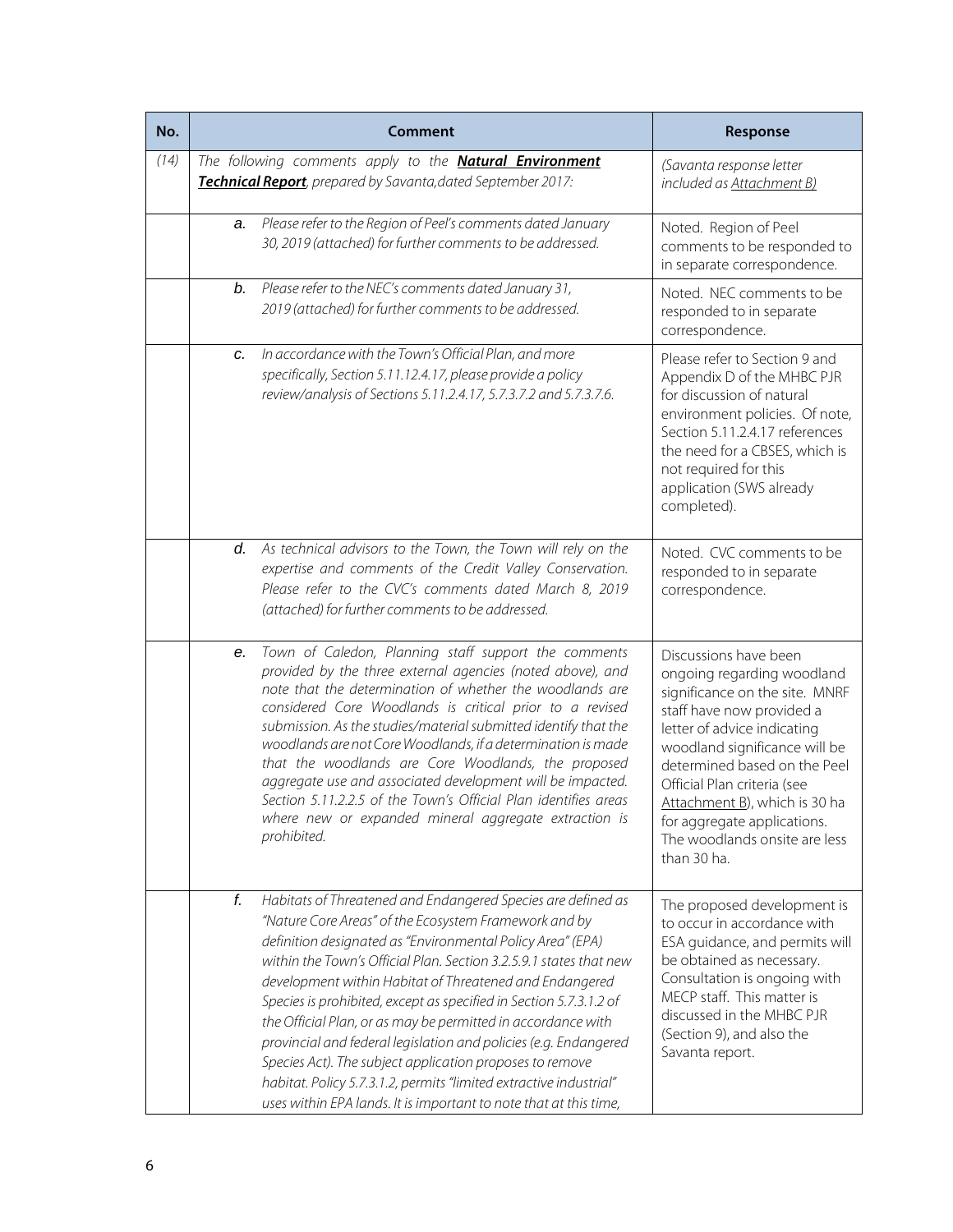| No.  | Comment                                                                                                                                                                                                                                                                                                                                                                                                                                                                                                                                                                                                                                                                                                                                                                                       | Response                                                                                                                                                                                                                                                                                                                 |
|------|-----------------------------------------------------------------------------------------------------------------------------------------------------------------------------------------------------------------------------------------------------------------------------------------------------------------------------------------------------------------------------------------------------------------------------------------------------------------------------------------------------------------------------------------------------------------------------------------------------------------------------------------------------------------------------------------------------------------------------------------------------------------------------------------------|--------------------------------------------------------------------------------------------------------------------------------------------------------------------------------------------------------------------------------------------------------------------------------------------------------------------------|
|      | any removals of a Habitat of Threatened and Endangered<br>Species under the Endangered Species Act requires approval<br>from the Province.Please provide additional commentary.                                                                                                                                                                                                                                                                                                                                                                                                                                                                                                                                                                                                               |                                                                                                                                                                                                                                                                                                                          |
|      | Significant Wildlife Habitat is also a "Natural Core Area" and<br>g.<br>by definition designated as Environmental Policy Area.<br>Development within a Significant Wildlife Habitat is<br>prohibited, with the exception of uses as specified in Policy<br>5.7.3.1.2 of the Official Plan (i.e. Limited Extractive Industrial<br>uses are permitted). Policy 5.11.2.2.6 g), related to mineral<br>aggregate operations within and adjacent to Significant<br>Wildlife Habitat also applies. This policy states that mineral<br>aggregate operations may be permitted withinand adjacent<br>to Significant Wildlife Habitat, provided that several criteria<br>are satisfied. Please provide additional commentary on this.<br>(Town of Caledon, Community Services, Planning and Engineering, | This matter is discussed in the<br>MHBC PJR (Section 9), and also<br>the Savanta report. For clarity,<br>the Savanta response letter<br>has been updated to clarify<br>the policy criteria are satisfied,<br>and site rehabilitation will<br>ensure there are no negative<br>impacts to significant wildlife<br>habitat. |
|      | Niagara Escarpment Commission, Credit Valley Conservation and<br>Region of Peel)                                                                                                                                                                                                                                                                                                                                                                                                                                                                                                                                                                                                                                                                                                              |                                                                                                                                                                                                                                                                                                                          |
| (15) | The following comments apply to the <b>Noise Report</b> , prepared by<br>Aercoustics, dated November 13, 2017, and are to be addressed prior to the<br>Town initiating a peer review of the report:<br>The report indicates that Residence R5 can be classified as<br>a.<br>Class 2 due to its proximity to Heart Lake Road however, the<br>report does not provide any modelling to confirm if this is the<br>case. The consultant is to contact the Town's Transportation<br>Division for the AADT for the section of Heart Lake Road<br>between Charleston Sideroad and Escarpment Sideroad.<br>Modelling calculations are to be included in thereport.                                                                                                                                    | (Aercoustics response letter<br>included as Attachment C)<br>The classification of receptors<br>is based on background noise<br>levels in the area, and as a<br>result the receptor is Class 2.                                                                                                                          |
|      | The report indicates that Residence R14 can be classified as<br>b.<br>Class 2 due to its proximity to the exiting extraction operation,<br>however the report does not provide current sound levels at<br>this location to support this. Additionally, the report indicates<br>that the predicted levels at R14 will be 43 dBA but does not<br>indicate if this value takes into account the noise produced by<br>the existing pit.                                                                                                                                                                                                                                                                                                                                                           | Similar to above, the<br>classification is based on<br>background noise levels. In<br>this case, noise is primarily<br>from the existing gravel pit<br>and road. If both pits were<br>operating at same time, would<br>result in 3 dba increase, which<br>is perceived as minor.                                         |
|      | The report is to include berm heights and proposed<br>c.<br>elevations for the berms along the east, northand south<br>property lines.                                                                                                                                                                                                                                                                                                                                                                                                                                                                                                                                                                                                                                                        | Berm heights are provided in<br>the Aercoustics report as part<br>of Appendix A.                                                                                                                                                                                                                                         |
|      | Provide a description for Figure 3, 4 and 5 in Appendix B.<br>d.                                                                                                                                                                                                                                                                                                                                                                                                                                                                                                                                                                                                                                                                                                                              | The figures in question show<br>predicted noise contours and<br>daytime levels for different<br>operational phases.                                                                                                                                                                                                      |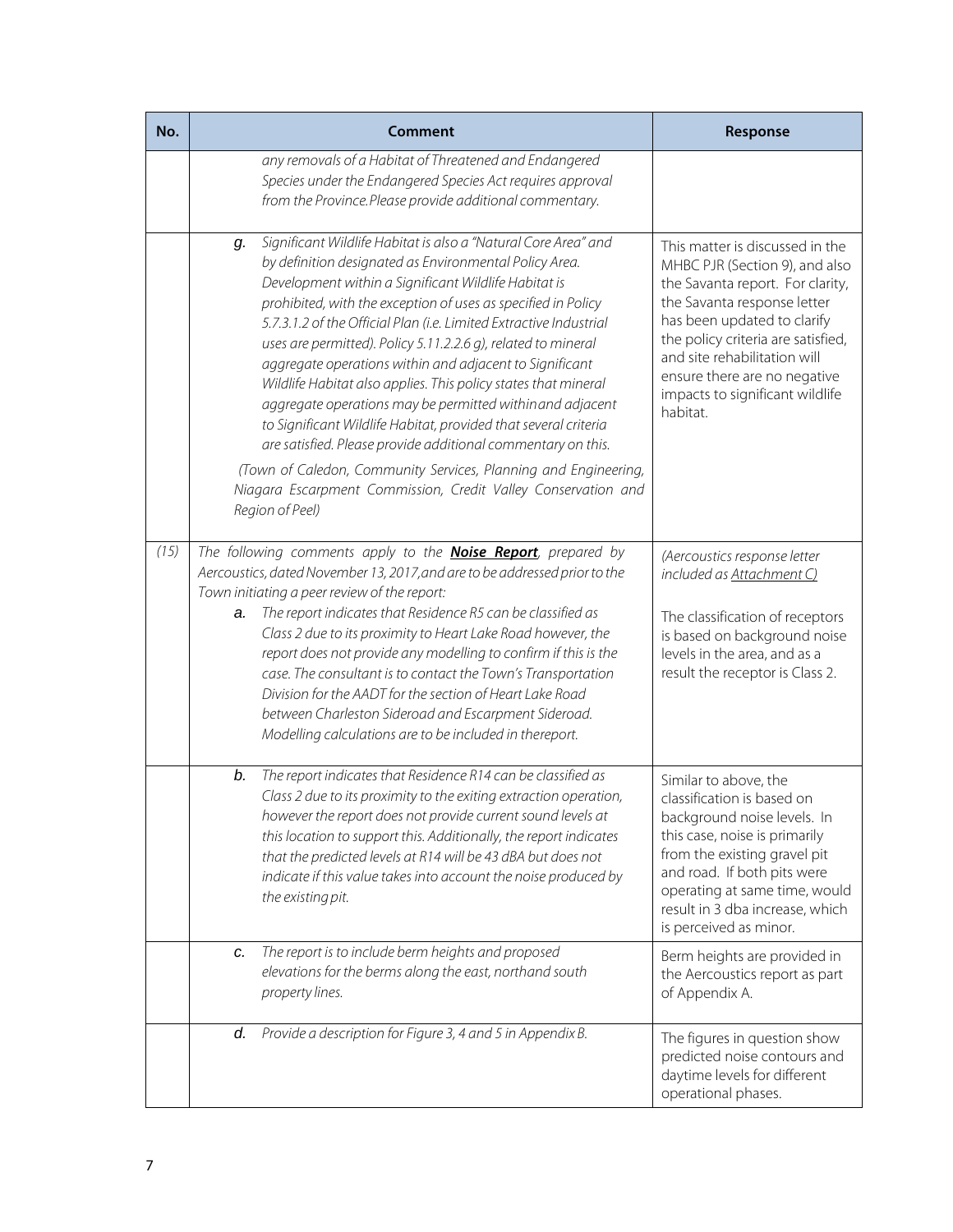| No.  |    | Comment                                                                                                                                                                                                                                                                                                                 | Response                                                                                                                                                                                                        |
|------|----|-------------------------------------------------------------------------------------------------------------------------------------------------------------------------------------------------------------------------------------------------------------------------------------------------------------------------|-----------------------------------------------------------------------------------------------------------------------------------------------------------------------------------------------------------------|
|      | е. | The report will be peer reviewed at the applicant's expense. The<br>Town will work with the Region, Credit Valley Conservation<br>and Niagara Escarpment Commission to draft a terms of<br>reference for a peerreview which can be leveraged by all<br>agencies.                                                        | Noted. Comments to be<br>reviewed when made<br>available and responses<br>provided.                                                                                                                             |
|      |    | (Town of Caledon, Community Services, Planning<br>and<br>Engineering)                                                                                                                                                                                                                                                   |                                                                                                                                                                                                                 |
| (16) |    | The following comments apply to the <b>Planning Justification</b><br>Report, prepared by MHBC, dated November 2017:                                                                                                                                                                                                     |                                                                                                                                                                                                                 |
|      | a. | Please refer to the Region of Peel's comments dated January<br>30, 2019 (attached) for further comments to be addressed.                                                                                                                                                                                                | Noted. Region of Peel<br>comments to be responded to<br>in separate correspondence.                                                                                                                             |
|      | b. | Please refer to the NEC's comments dated January 31,<br>2019 (attached) for further comments to be addressed.                                                                                                                                                                                                           | Noted. NEC comments to be<br>responded to in separate<br>correspondence.                                                                                                                                        |
|      | c. | In accordance with the Town's Official Plan, and more<br>specifically, Section 5.11.12.4.17, please provide a policy<br>review/analysis of Sections 5.11.2.4.17, 5.7.3.7.2 and 5.7.3.7.6.                                                                                                                               | The MHBC PJR includes a<br>comprehensive analysis of OP<br>requirements, as well as<br>5.11.2.4.17. A sub-watershed<br>study is already completed for<br>this area, so a CBSES is not<br>required or requested. |
|      | d. | As technical advisors to the Town, the Town will rely on the<br>expertise and comments of the Credit Valley Conservation.<br>Please refer to the CVC's comments dated March 8, 2019<br>(attached) for further comments to be addressed.                                                                                 | Noted. CVC comments to be<br>responded to in separate<br>correspondence.                                                                                                                                        |
|      | е. | The Planning Justification Report will require<br>updates resulting from updates to thesupporting<br>material/reports to address comments contained<br>in this letter.                                                                                                                                                  | Noted. To date, revisions are<br>not required but can provided<br>in the future through an<br>addendum if needed.                                                                                               |
|      | f. | Please add discussion on the following policies in the PPS: 1.1.1,<br>1.1.4, 1.1.5, and 2.3.6.                                                                                                                                                                                                                          | Comprehensive PPS analysis is<br>included in MHBC PJR and<br>other reporting materials.                                                                                                                         |
|      | q. | Please add discussion on the following policies in the Town's<br>Official Plan: 3.2, 3.3, 5.2 and 5.7.                                                                                                                                                                                                                  | The applicable reports address<br>these policy areas of the Town<br>Official Plan, by addressing the<br>requirements of Section 5.11.                                                                           |
|      | h. | Significant Wildlife Habitat is also a "Natural Core Area" and<br>by definition designated as Environmental Policy Area.<br>Development within a Significant Wildlife Habitat is<br>prohibited, with the exception of uses as specified in Policy<br>5.7.3.1.2 of the Official Plan (i.e. Limited Extractive Industrial | See above response related to<br>Savanta comments.                                                                                                                                                              |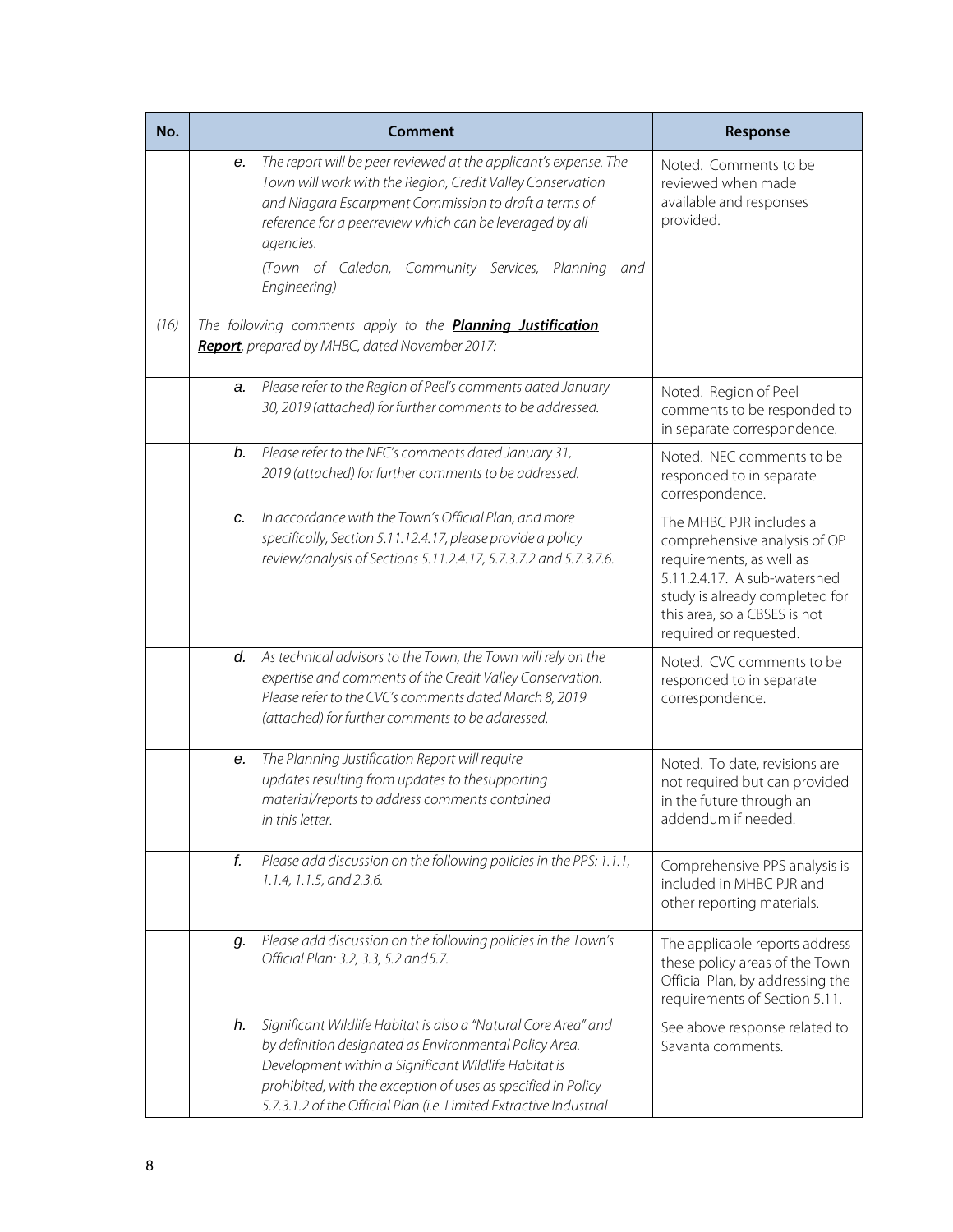| Comment                                                                                                                                                                                                                                                                                                                                                                                                                                                                                                                                                                                                                                                                                                                                                                                                                                                                                                                                                                                                                                                                                                                                                                                                                            | Response                                                                                                    |
|------------------------------------------------------------------------------------------------------------------------------------------------------------------------------------------------------------------------------------------------------------------------------------------------------------------------------------------------------------------------------------------------------------------------------------------------------------------------------------------------------------------------------------------------------------------------------------------------------------------------------------------------------------------------------------------------------------------------------------------------------------------------------------------------------------------------------------------------------------------------------------------------------------------------------------------------------------------------------------------------------------------------------------------------------------------------------------------------------------------------------------------------------------------------------------------------------------------------------------|-------------------------------------------------------------------------------------------------------------|
| uses are permitted). Policy 5.11.2.2.6 g), related to mineral<br>aggregate operations within and adjacent to Significant<br>Wildlife Habitat also applies. This policy states that mineral<br>aggregate operations may be permitted within and adjacent<br>to Significant Wildlife Habitat, provided that several criteria<br>are satisfied. Please provide additional commentary on this.                                                                                                                                                                                                                                                                                                                                                                                                                                                                                                                                                                                                                                                                                                                                                                                                                                         |                                                                                                             |
| i.<br>Habitats of Threatened and Endangered Species are defined as<br>"Nature Core Areas" of the Ecosystem Framework and by<br>definition designated as "Environmental Policy Area" (EPA)<br>within the Town's Official Plan. Section 3.2.5.9.1 states that new<br>development within Habitat of Threatened and Endangered<br>Species is prohibited, except as specified in Section 5.7.3.1.2 of<br>the Official Plan, or as may be permitted in accordance with<br>provincial and federal legislation and policies (e.g. Endangered<br>Species Act). The subject application proposes to remove<br>habitat. Policy 5.7.3.1.2, permits "limited extractive industrial"<br>uses within EPA lands. It is important to note that at this time,<br>any removals of a Habitat of Threatened and Endangered<br>Species under the Endangered Species Act requires approval<br>from the Province.Please provide additional commentary.                                                                                                                                                                                                                                                                                                     | See above response related to<br>Savanta comments.                                                          |
| j.<br>Guidance for the interpretation of Sections 3.2 and 5.7 of the<br>Town's Official Plan in the context of mineral aggregate<br>operations is provided in Section 5.11.2.9.10 and 5.11.2.9.11.<br>Specifically, the terms "protect" and "maintain" shall be<br>interpreted to allow a consideration of change to ecological<br>functions and attributes, subject to a demonstration of no<br>negative impacts. For new and expanded mineral aggregate<br>operations, "negative impacts" shall mean (Section 5.11.2.9.11):<br>Any loss of area of Core Area of the Greenlands System<br>in Peel. Any loss of area of Environmental Policy Area,<br>except otherwise permitted by the Official Plan;<br>Any loss of significant ecological functions or attributes<br>ii.<br>withina Core Area of the Greenlands System in Peel or<br>Environmental Policy Area; and,<br>Allows a consideration of change to ecological<br>iii.<br>functions and attributes within a Core Area of the<br>Greenlands System in Peel or Environmental Policy<br>Area, subject to subsections a) tob).<br>of Caledon, Community Services, Planning,<br>Niagara<br>(Town<br>Escarpment Commission, Credit Valley Conservation and Region of<br>Peel) | These matters are addressed in<br>Appendix D of the MHBC PJR,<br>and also discussed in the<br>Savanta work. |
|                                                                                                                                                                                                                                                                                                                                                                                                                                                                                                                                                                                                                                                                                                                                                                                                                                                                                                                                                                                                                                                                                                                                                                                                                                    |                                                                                                             |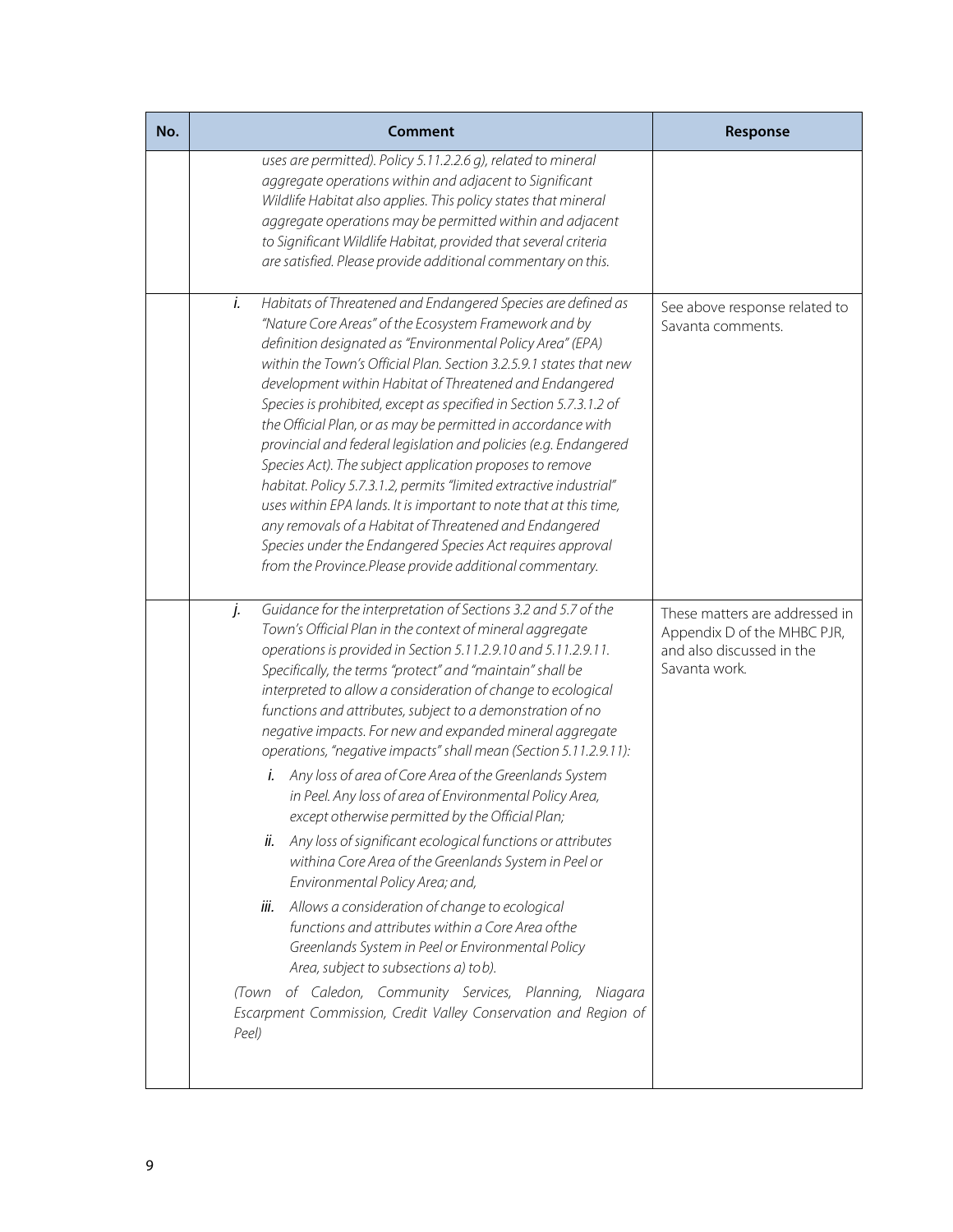| No.  | Comment                                                                                                                                                                                                                                                                                                                                                                                                                                                    | Response                                                                                                                                                                                                             |
|------|------------------------------------------------------------------------------------------------------------------------------------------------------------------------------------------------------------------------------------------------------------------------------------------------------------------------------------------------------------------------------------------------------------------------------------------------------------|----------------------------------------------------------------------------------------------------------------------------------------------------------------------------------------------------------------------|
| (17) | The following comments apply to the <b>draft Official Plan Amendment</b> ,                                                                                                                                                                                                                                                                                                                                                                                 |                                                                                                                                                                                                                      |
|      | dated 2010:                                                                                                                                                                                                                                                                                                                                                                                                                                                |                                                                                                                                                                                                                      |
|      | Please amend the signatories to reflect the current Mayor and<br>a.                                                                                                                                                                                                                                                                                                                                                                                        | The revised OPA includes the                                                                                                                                                                                         |
|      | Clerk.                                                                                                                                                                                                                                                                                                                                                                                                                                                     | updated information.                                                                                                                                                                                                 |
|      |                                                                                                                                                                                                                                                                                                                                                                                                                                                            |                                                                                                                                                                                                                      |
|      | Please amend the draft OPA to reflect the amended proposal,<br>b.<br>include a brief conformity discussion onthe PPS, Niagara<br>Escarpment Plan and Region of Peel Official Plan.                                                                                                                                                                                                                                                                         | The revised OPA includes the<br>updated information.                                                                                                                                                                 |
|      | (Town of Caledon, Community Services, Planning, Niagara<br>Escarpment Commission, Credit Valley Conservation and Region of<br>Peel)                                                                                                                                                                                                                                                                                                                        |                                                                                                                                                                                                                      |
| (18) | The following comments apply to the Traffic Impact Study.<br>prepared by The Municipal Infrastructure Group Ltd., dated<br>October 2017:                                                                                                                                                                                                                                                                                                                   | (TMIG response package<br>included as Attachment D)                                                                                                                                                                  |
|      | Please amend the Traffic Impact Study to review the<br>a.<br>sightlines at the Kennedy Road entrance toensure that they<br>meet the requirements as per TAC guidelines.                                                                                                                                                                                                                                                                                    | A sight line analysis was<br>completed by TMIG, and is<br>attached with this letter.                                                                                                                                 |
|      | Please amend the report to address all policies and criteria<br>b.<br>contained in Section 5.11 of the Town's Official Plan, and<br>more specifically, Section 5.11.2.4.14. The report does not<br>adequatelyaddress/discuss the requirements of this section.<br>Please include an analysis of this section in the report.                                                                                                                                | Further discussion of Official<br>Plan requirements has been<br>included by TMIG. Traffic<br>impact is also discussed in the<br>MHBC PJR (Section 11 and<br>Appendix D).                                             |
|      | The report is to be stamped and signed by the author.<br>c.<br>(Town of Caledon, Community Services, Planning and Engineering and<br>Finance and Infrastructure Services, Transportation)                                                                                                                                                                                                                                                                  | The response document has<br>been duly signed and<br>stamped as requested.                                                                                                                                           |
| (19) | The following comments apply to the <b>Visual Impact Assessment Report</b> ,                                                                                                                                                                                                                                                                                                                                                                               |                                                                                                                                                                                                                      |
|      | prepared by Harrington McAvanLtd., dated January 2018, and are to be<br>addressed prior to the Town initiating a peer review of thereport:                                                                                                                                                                                                                                                                                                                 |                                                                                                                                                                                                                      |
|      | Please refer to the NEC's comments dated January 31,<br>a.<br>2019 (attached) for further comments to be addressed.                                                                                                                                                                                                                                                                                                                                        | Noted. An updated VIA is<br>being prepared, reflecting<br>comments received to date.                                                                                                                                 |
|      | Urban Design staff has significant concerns surrounding<br>b.<br>the Visual Impact Assessment (VIA). Having reviewed the<br>comments from the Niagara Escarpment Commission<br>(NEC), Urban Design staff concur with the NEC and<br>supports the comments raised in their letter. Further to their<br>comments, please note that Urban Design staff has the<br>additional following comments:<br>i. Please provide a reference to the Town's Official Plan | The Visual Impact Assessment<br>is currently being updated by<br>Harrington McAvan and will<br>be provided to Town staff for<br>review later in fall.<br>Applicable Town of Caledon<br>Official Plan references have |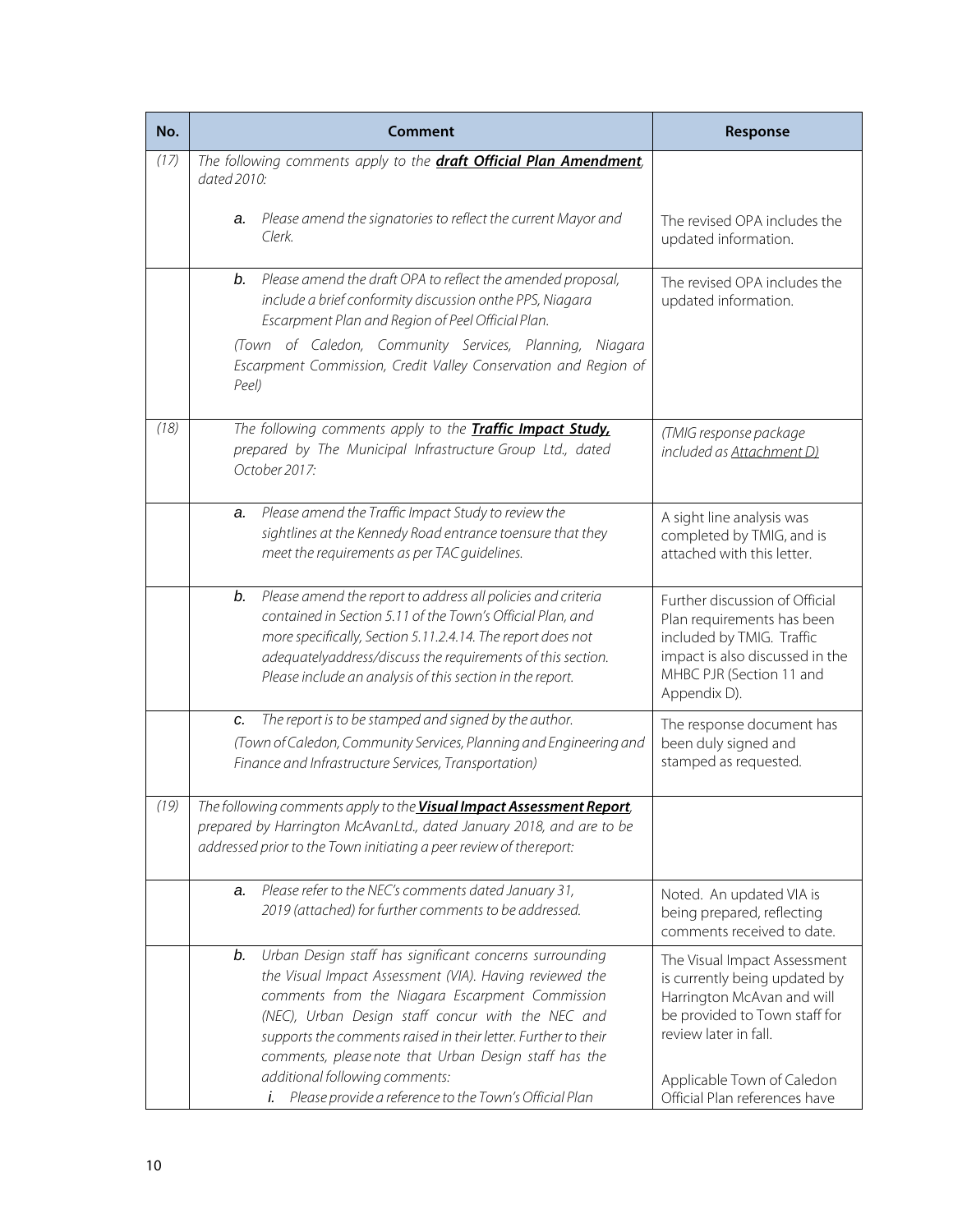| No.  | Comment                                                                                                                                                                                                                                                                                                                                                             | Response                                                                                                                                                      |
|------|---------------------------------------------------------------------------------------------------------------------------------------------------------------------------------------------------------------------------------------------------------------------------------------------------------------------------------------------------------------------|---------------------------------------------------------------------------------------------------------------------------------------------------------------|
|      | and associated policies that reference the<br>requirements of the VIA.<br>There are concerns surrounding the view sheds<br>ii.<br>represented by the photographs, their locationand the                                                                                                                                                                             | been included and discussed<br>in the MHBC PJR, and will also<br>be added to the updated VIA.                                                                 |
|      | lack of appropriate post-development images that<br>show the reality of the final excavation in the landscape.<br>Please provide the Terms of Reference used in the<br>iii.                                                                                                                                                                                         | Updated view shed renders<br>are being prepared.                                                                                                              |
|      | development of the VIA.<br>Due to the size of the site, there needs to be a greater<br>iv.<br>number of images that show the development of the pit<br>from before to during and after including appropriate                                                                                                                                                        | The final Terms of Reference is<br>included as Attachment E for<br>reference.                                                                                 |
|      | mitigation through berms, plantingand the retention of<br>relevant woodlots.<br>The VIA talks to the final pit rehabilitation being reinstated<br>v.                                                                                                                                                                                                                | As noted, the report is being<br>updated to include additional<br>images.                                                                                     |
|      | and unobstructed but this would require the pit to be re-<br>filled and the hillocks returned to their original elevations,<br>something that is not shown in the VIA. Instead there<br>would be a large hole in the landscape with very little<br>vegetative planting resulting in a major change to the<br>surrounding landform. A more supportive rehabilitation | Additional rehabilitation<br>details are being provided in<br>the updated VIA report.                                                                         |
|      | plan is required as part of the pit's mitigation.<br>vi. Provide sections through the pit that show the<br>depth of excavation in relation to thesurrounding<br>environment that do not include the infiltration of<br>the water table.                                                                                                                             | Cross-sections can be found as<br>part of the ARA Site Plans and<br>also within the VIA report.                                                               |
|      | The report will be peer reviewed at the applicant's expense. The<br>c.<br>Town will work with the Region, Credit Valley Conservation<br>and Niagara Escarpment Commission to draft a terms of<br>reference for a peermawwhich can be leveraged by all<br>agencies.                                                                                                  | Noted. Comments to be<br>reviewed when made<br>available and responses<br>provided.                                                                           |
|      | (Town of Caledon, Community Services, Planning and Urban Design<br>and Niagara Escarpment Commission)                                                                                                                                                                                                                                                               |                                                                                                                                                               |
| (20) | The following comments apply to the <b>Site Plans</b> , prepared by Harrington<br>McAvan Ltd., dated March 8,2018:                                                                                                                                                                                                                                                  |                                                                                                                                                               |
|      | The proposed berm heights are conflicting in the<br>a.<br>supporting documents. Please confirm theproposed<br>height and ensure that all documents are revised to show<br>consistent information.                                                                                                                                                                   | The revisions to the Arcadis<br>report reflect the current ARA<br>Site Plans                                                                                  |
|      | Please provide a planting buffer on all proposed berms<br>b.<br>comprised of native caliper stock deciduoustrees, coniferous<br>trees and shrubs with increased density adjacent to any<br>existing residences.                                                                                                                                                     | Supplemental planting plans<br>can be developed as required<br>through the VIA, and<br>referenced / included on the<br>final ARA Site Plans as<br>applicable. |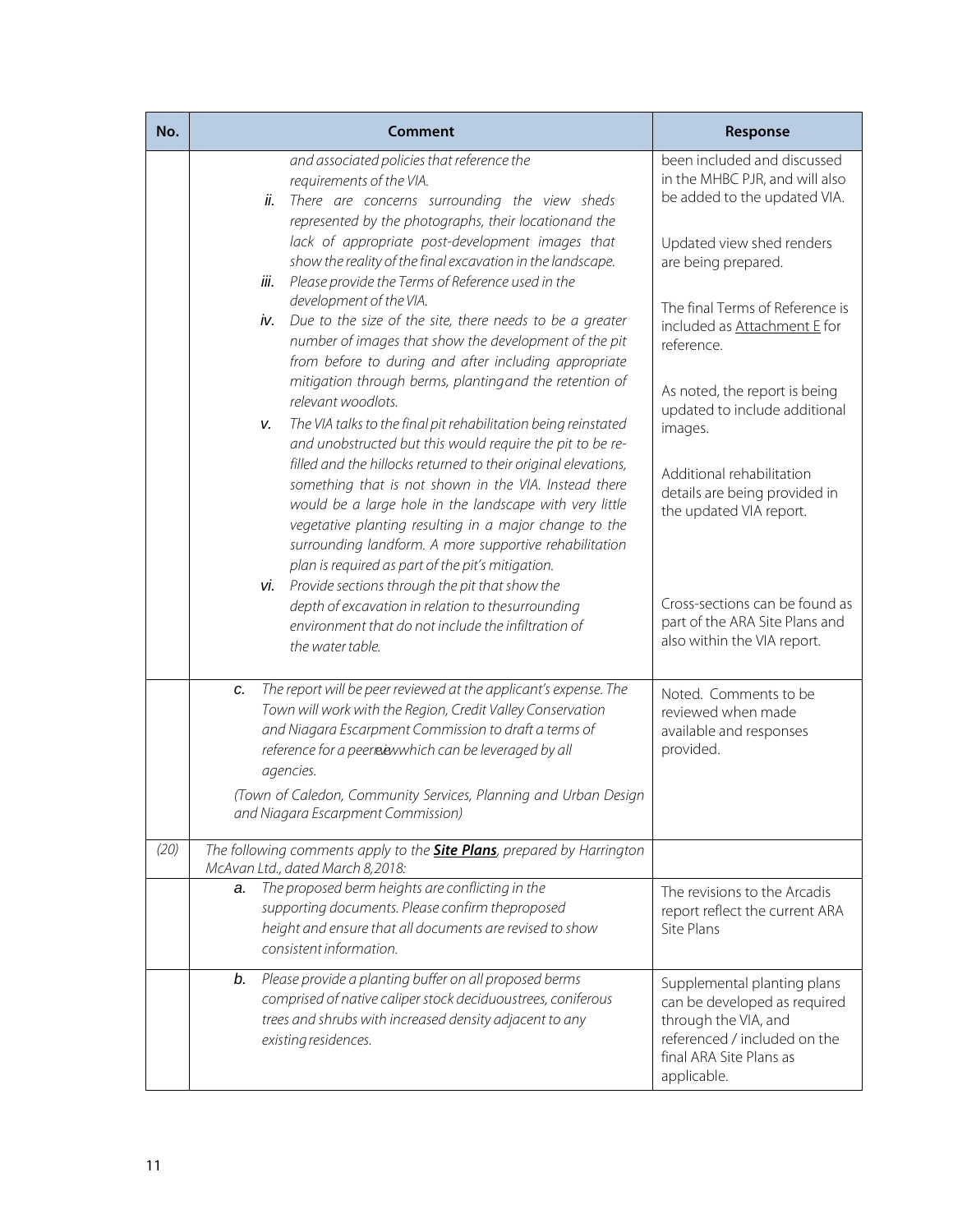| No.  |           | Comment                                                                                                                                                                                                                                                                                                                                                                                                     | Response                                                                                                                                                                                                                                                       |
|------|-----------|-------------------------------------------------------------------------------------------------------------------------------------------------------------------------------------------------------------------------------------------------------------------------------------------------------------------------------------------------------------------------------------------------------------|----------------------------------------------------------------------------------------------------------------------------------------------------------------------------------------------------------------------------------------------------------------|
|      | c.        | Please refer to the Region of Peel's comments dated January<br>30, 2019 (attached) for further comments to be addressed.                                                                                                                                                                                                                                                                                    | Noted. Region of Peel<br>comments to be responded to<br>separately.                                                                                                                                                                                            |
|      | d.        | Cash-in-lieu of Parkland is required to be paid in<br>accordance with the Town's Cash-in-Lieu of Parkland By-<br>law.                                                                                                                                                                                                                                                                                       | Do not agree. This matter is<br>not required for an aggregate<br>applications, as no site plan<br>application is necessary.                                                                                                                                    |
|      | е.        | Please provide detailed landscape plans with cost estimate.                                                                                                                                                                                                                                                                                                                                                 | Detailed planting plans will be<br>prepared if necessary and<br>referenced / included on the<br>ARA Site Plans accordingly.<br>Cost estimates are not<br>required for an aggregate<br>application, as there is no<br>formal Planning Act site plan<br>process. |
|      | f.        | Please add a note to prohibit extraction within the "Excavation<br>Setbacks" from all lotlines.                                                                                                                                                                                                                                                                                                             | No extraction is proposed or<br>permitted within the required<br>setbacks, per the Provincial<br>Standards associated with<br>aggregate extraction.                                                                                                            |
|      | q.        | Please refer to the Region of Peel's comments dated January<br>30 <sup>th</sup> , 2019 (attached) for further comments to be addressed.                                                                                                                                                                                                                                                                     | Noted. Region of Peel<br>comments to be responded to<br>separately.                                                                                                                                                                                            |
|      | h.        | Please refer to the NEC's comments dated January 31,<br>2019 (attached) for further comments to be addressed.                                                                                                                                                                                                                                                                                               | Noted. NEC comments to be<br>responded to separately.                                                                                                                                                                                                          |
|      | i.        | As technical advisors to the Town, the Town will rely on the<br>expertise and comments of the Credit Valley Conservation.<br>Please refer to the CVC's comments dated March 8, 2019<br>(attached) for further comments to be addressed.<br>(Town of Caledon, Community Services, Open Space Design and<br>Planning, Region of Peel, Credit Valley Conservation and Niagara<br><b>Escarpment Commission)</b> | Noted. CVC comments to be<br>responded to separately.                                                                                                                                                                                                          |
| (21) |           | The following agencies and departments have no concerns:<br>Enbridge Gas Inc. (see attached comments dated December 5,<br>2018)<br>Hydro One<br>Ontario Provincial Police - Caledon Detachment<br>Town of Caledon, Community Services, Fire and Emergency<br>Services<br>Town of Caledon, Community Services, Zoning                                                                                        | Noted, thank you.                                                                                                                                                                                                                                              |
| (22) | $\bullet$ | Comments from the following agencies and departments remain<br>outstanding and will be forwarded oncethey are received:<br><b>Bell Canada</b>                                                                                                                                                                                                                                                               | Noted, thank you.                                                                                                                                                                                                                                              |